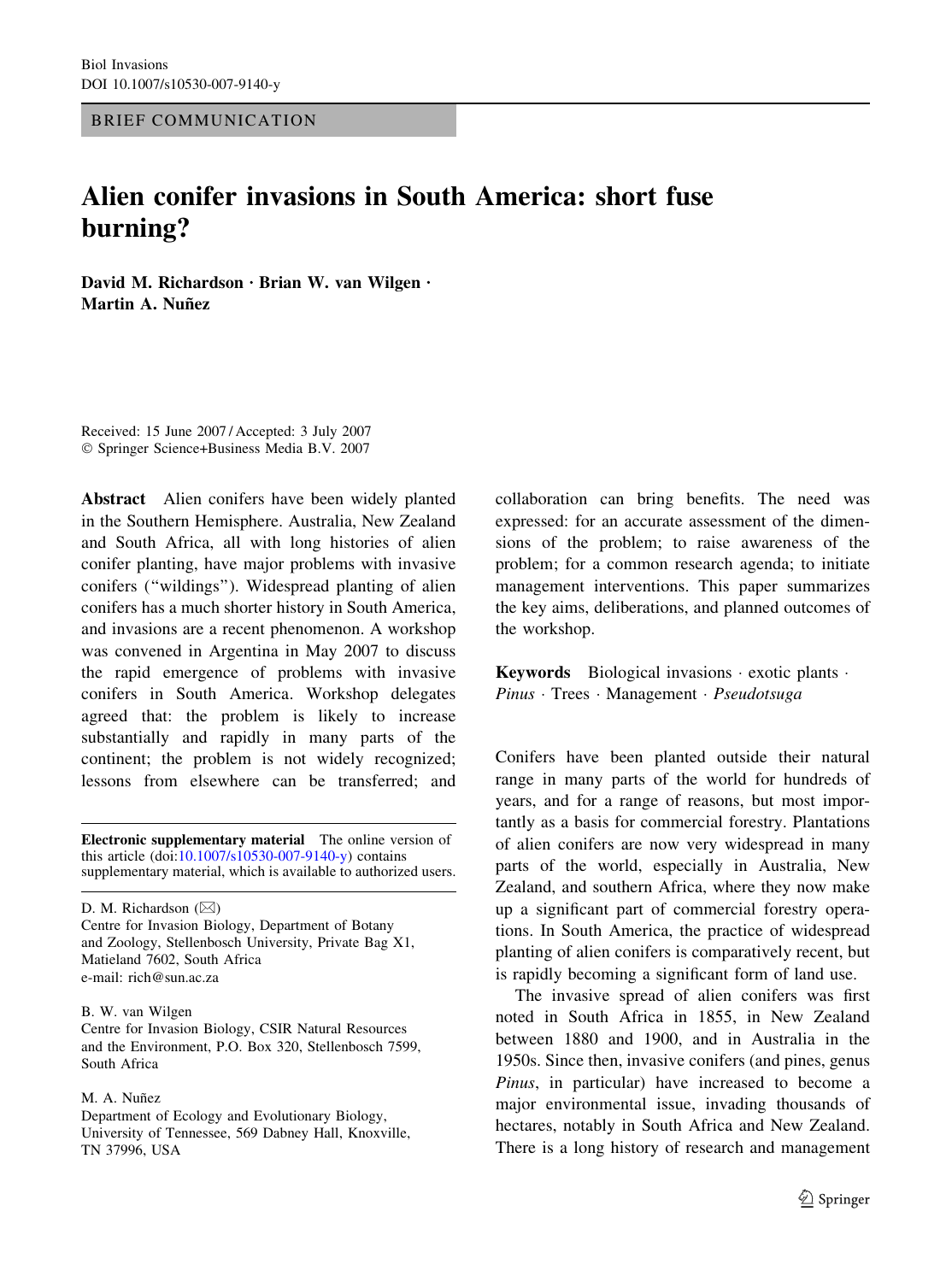of alien conifer invasions in these regions. As a result, now there is a considerable body of research on the ecology of alien conifer invasions, especially pines. This is based largely on empirical evidence from South Africa, New Zealand, and Australia (Richardson and Higgins [1998](#page-4-0)). In each of these regions, a range of management strategies and interventions aimed at addressing the problem of invasions have been developed and tested. These include the introduction of deliberate policies for the management of invasive species, backed by legislation, and the development and implementation of programs of mechanical control, landscape management, and altered silvicultural practices. Although the evolution of strategies followed very different trajectories in different regions due to environmental factors and historical, cultural, and socio-political issues, there is an acute awareness of these problems amongst foresters, conservationists and even the public at large.

As a result of recent widespread afforestation programs and other plantings, alien conifer invasions are now beginning to emerge as a problem in several parts of South America (Richardson and Rejmánek [2004;](#page-4-0) Fig. 1). Invasions are already evident in many regions, and the problem is poised to grow very rapidly in next few decades. This prediction arises from the fact that many of the extensive plantations are yet to reach seed-bearing age, while in other areas the new invasions have not yet reached the phase of exponential growth.

Considerable experience, gained over the past century, in the management of conifer invasions in the southern hemisphere provides the opportunity to transfer learning and experience to South America. With this in mind, 15 researchers from Argentina, Brazil, Chile, New Zealand, South Africa and the USA assembled for a 3-day workshop on Isla Victoria near Bariloche, Argentina (10 – 12 May 2007) to discuss the many facets of the issue. The workshop brought together considerable experience on the ecology and management of conifers, as native trees, plantation crops and as invasive alien species. The workshop had three goals:



Fig. 1 A selection of invasive alien conifers in Patagonia, Argentina, observed during the pre-workshop excursion between Bariloche (Río Negro province) and Esquel (Chubut province). (a) Pseudotsuga menziesii (Douglas-fir) near Trevelin, Chubut; (b) Pinus contorta spreading from roadside plantings near Bariloche airport; (c) Pinus ponderosa and

P. radiata plantations on the outskirts of Esquel. Plantings such as this serve as foci for invasions. (d) Prolific natural regeneration of P. contorta subsp. murrayana (Sierra Nevada lodgepole pine) near El Bolson, Río Negro; (e) Widespread P. ponderosa invasions between Bariloche and El Bolson, Río Negro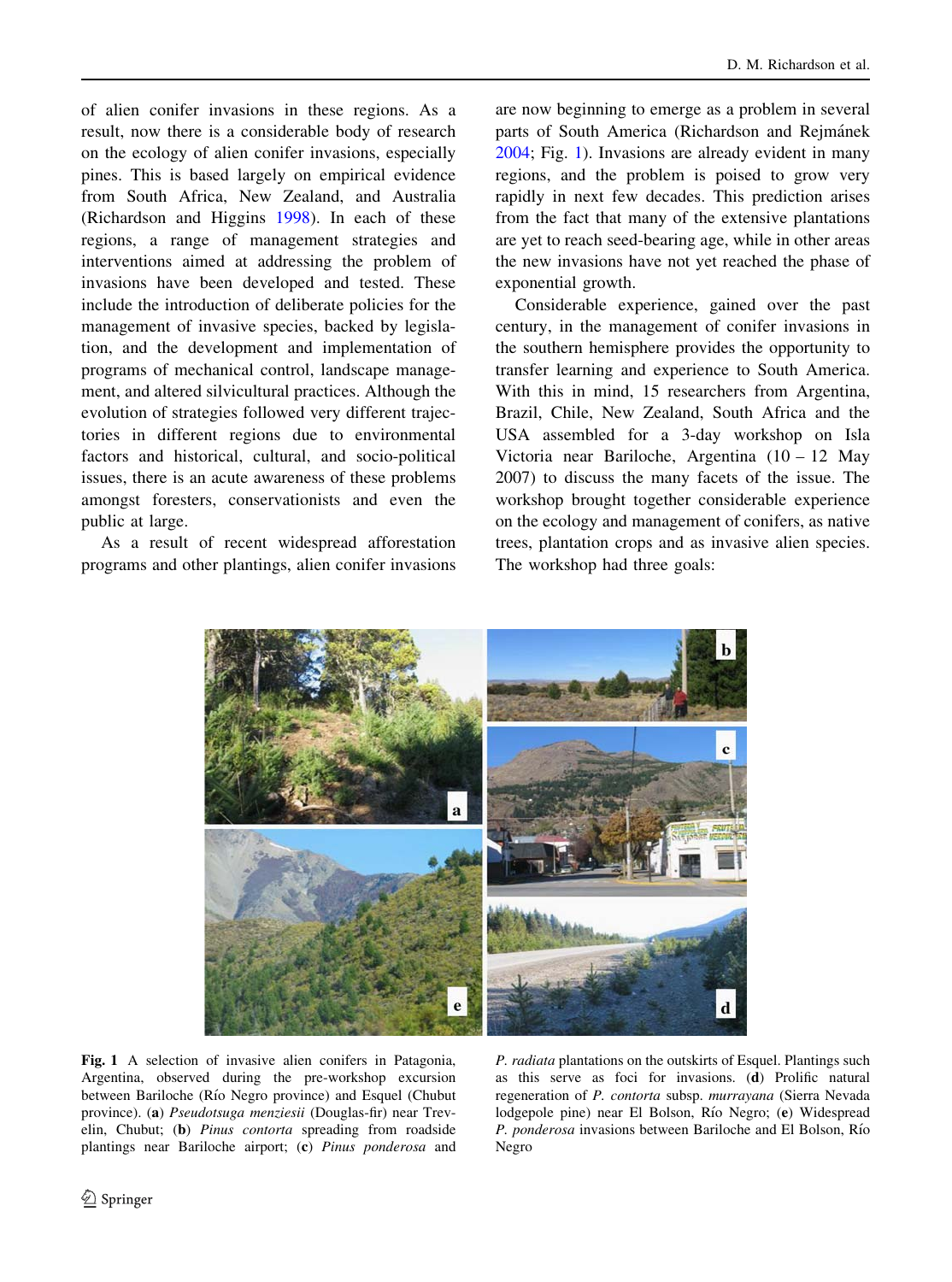- a. To assess the problem of conifer invasions on the South American continent, and to look for parallels from other southern hemisphere regions that could be used to predict likely outcomes in South America;
- b. To share learning, both between practitioners and researchers from South America, as well as between South Americans and other southern hemisphere ecologists, with a view to capacitybuilding; and
- c. To provide information on the problem, and potential solutions, for use by policy-makers and managers.

The workshop followed a format of formal presentations from the represented regions, followed by a series of participative discussions aimed at generating outputs. At the conclusion of the workshop, the participants were asked to list their main impressions. These included:

- 1. That the problem is expected to increase substantially soon, in many parts of the continent. The workshop identified two important differences between the current South American situation and the historic emergence of conifer invasion problems elsewhere in the southern hemisphere. The first relates to the scale of planting. In other southern hemisphere regions, plantings were done relatively gradually over a century or more. Plantings often (but not always) involved small numbers of trees over small areas. In South America, plantings have taken place very recently, and on a continental scale that is orders of magnitude larger than early introductions elsewhere. The second difference relates to the environment. In other southern hemisphere regions, initial plantings took place in relatively undisturbed and undeveloped landscapes. In South America, plantings are taking place in a highly modified and globalized environment. This includes welldeveloped transport networks and trade links, and considerable habitat transformation, fragmentation and disturbance. Both of these differences imply that invasions will manifest themselves much faster, and on a larger scale, than was the experience elsewhere. This underscored the imperative for rapid action to avert potentially large negative impacts.
- 2. That the problem is not widely recognized. The presence of invasive pines is scarcely recognized in South America (Pauchard et al. [2004](#page-4-0)). There are a variety of aspects to this problem. In many areas, pines are considered to provide solutions to environmental problems (for example, soil erosion), rather than being a source of further problems. In other areas, for example Brazil, the substitution of native forests with pine plantations may be a bigger conservation problem than invasions. This is further exacerbated by regulations that do not allow for the planting and subsequent harvesting of indigenous trees, which effectively encourages the replacement of native forests with plantations of invasive conifers. In Argentina, plantations of exotic trees are strongly promoted by the government through economic incentives. Government subsidizes up to 80% of the total cost of the plantings, with no requirements to control the natural regeneration that follows (SAGPyA [1999\)](#page-4-0). Similar incentives are offered in Chile. The workshop provided an important opportunity to develop a consensus statement on the problem of alien conifer plantings, which will be used to raise awareness of the problem amongst land managers in the region (''The Bariloche Declaration''; online appendix [ESM]).
- 3. That lessons from elsewhere can be transferred. The workshop provided an important learning opportunity, at which participants were exposed to a range of experiences from abroad. It also provided a first opportunity for sharing experience and views between different South American countries. Participants agreed that, with caveats, much of understanding of conifer invasions (e.g. Richardson [2006](#page-4-0)), and many of the approaches to the management of conifer invasions developed elsewhere would find useful application in South America. There was agreement that this could potentially save considerable time and expense in the development of local solutions to the problem.
- 4. That collaboration can bring benefits. Workshop participants agreed to collaborate in the development and publication of a number of research papers addressing the topic (see below). The initiation of these collaborative projects was recognized as an important means of fostering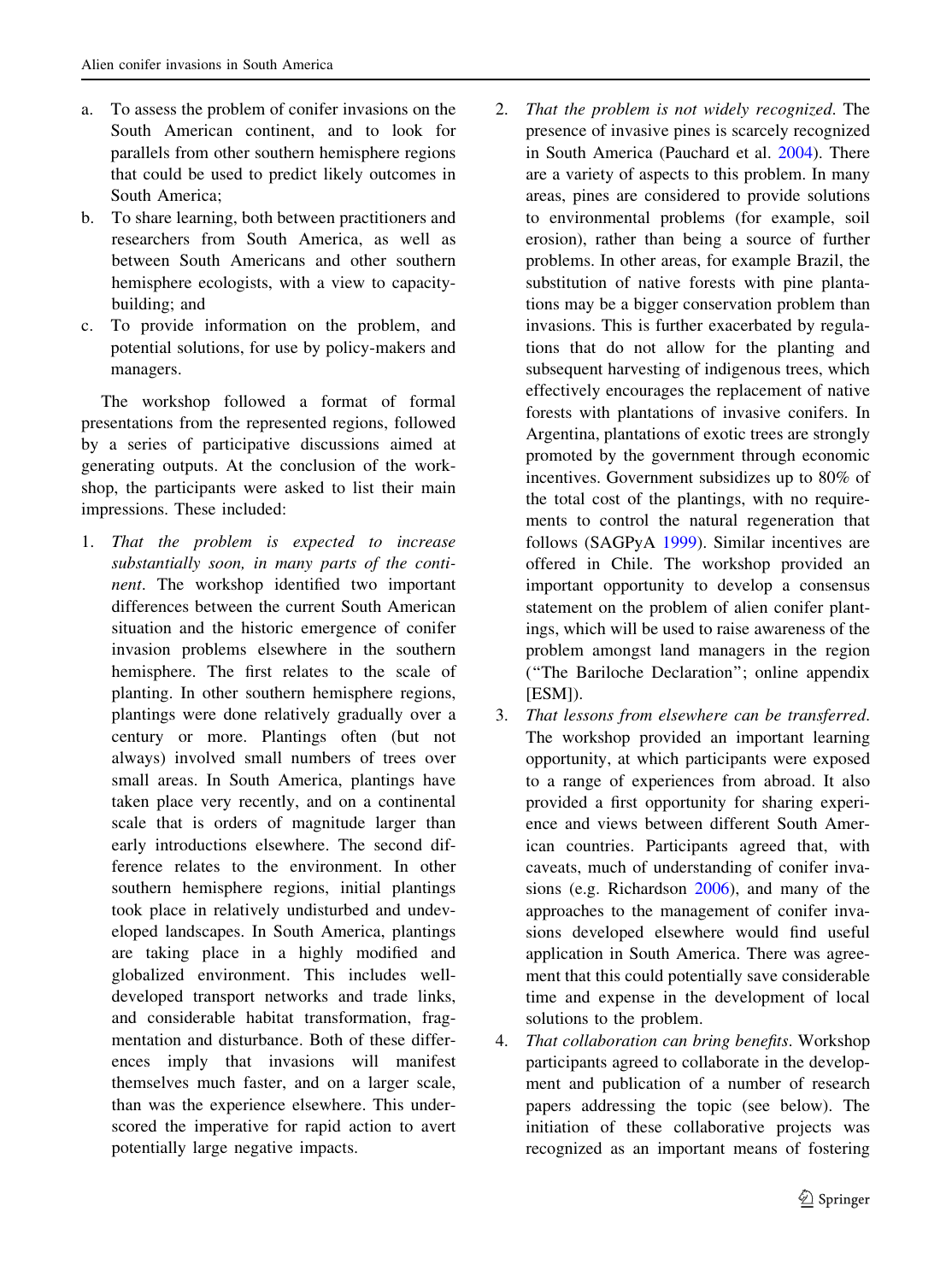interaction, with obvious benefits for learning, capacity-building, the identification of research needs and the generation of solutions. The natural experiment of plantings elsewhere in the southern hemisphere will prove very useful for predicting, for example, rates of invasion, which habitats are most likely to be invaded, types and magnitudes of impacts likely to eventuate.

At the conclusion of the workshop, participants were also asked to list what they saw as priority actions. This process resulted in the identification of four priorities:

- 1. The need for an accurate assessment of the dimensions of the problem. This should include the extent and distribution of plantings and invasions across the whole South American continent. Such an assessment should include, if at all possible, an assessment of the current and potential future costs and benefits of plantings to facilitate risk assessments as well as to guide the development of policy.
- 2. The need to raise awareness of the problem. This need was seen as urgent, especially with regard to government forestry agencies. The dissemination of information in forms other than scientific publications was seen as important in this regard.
- 3. The need for a common research agenda. The workshop proposed the development of such an agenda, and the establishment of a program of research, based on international collaboration. The research agenda should address, among other things, standards for data collection to facilitate continental-scale comparisons; the development of a sound ecological understanding of conifer invasions and their consequences; the development of alternatives to invasive alien conifers, including native species and sterile varieties; the potential use of biological control; and international comparative studies to derive general principles.
- 4. The need to initiate management interventions. Given that the problem of invasions is predicted to develop rapidly, participants considered the need to intervene through management sooner rather than later as very important. Management interventions should build on the approaches developed elsewhere. For example, the South African approach that categorizes species into

groups that require different management approaches (Nel et al. [2004\)](#page-4-0). The identification of priority areas for conservation, with a view to excluding the planting of certain categories of alien conifers in particular areas (Rouget et al. [2002](#page-4-0)) could also be considered. In New Zealand, the set of common-sense guidelines proposed to reduce problems with unwanted natural regeneration from plantations (Ledgard and Langer [1999](#page-4-0)) could certainly be applied in South America.

The workshop participants agreed to produce two reports, with a view to publication in the scientific literature. The first of these (with a working title of ''Biogeography and ecology of introduced conifers in South America: status, impacts and prospects for invasion'') would report on an eco-regional assessment of the extent of planting and the degree of invasion, and assess the potential impacts on key ecosystem services and processes. These would include hydrology, biodiversity, fire, grazing, tourism, and erosion, and would be based on best understanding of impacts elsewhere in the world. The exercise will attempt to review the importance of key ecosystem drivers (such as fire, herbivory; and site management approaches) that will direct the future invasion processes. It will also assess what research should be undertaken to best improve understanding. A key challenge in this exercise will be to obtain data on the extent of plantings of various alien conifer species in the different ecoregions of South America.

The second report (with a working title of ''Conifer invasions in South America: Management challenges and solutions'') will build on the ecoregional assessment, and will stress the expectation that invasions will take off much sooner, and at a larger scale, than they did on other continents, and what the expected consequences would be. The extent to which this is being addressed (or not) in South America will be reviewed, and compared to approaches to the problem in South Africa, New Zealand and Australia, with a view to identifying potential policy and management solutions and synergies at national, regional and local scales. We expect that this exercise will provide participants with enough understanding to be able to engage with stakeholders about the implementation of these proposed solutions.